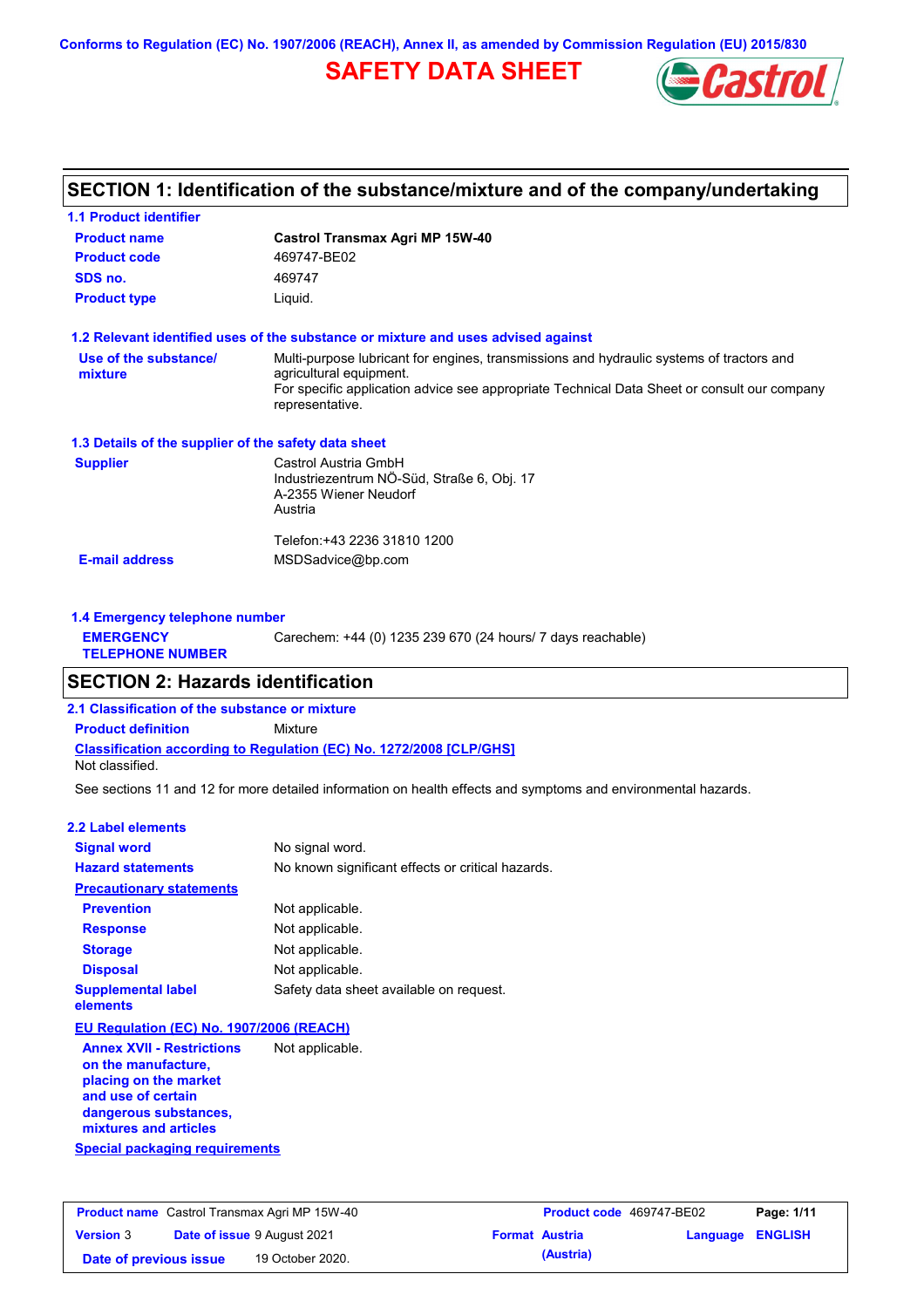## **Conforms to Regulation (EC) No. 1907/2006 (REACH), Annex II, as amended by Commission Regulation (EU) 2015/830**

## **SECTION 2: Hazards identification**

| <b>Containers to be fitted</b><br>with child-resistant<br>fastenings                                              | Not applicable.                                                                                                                                                                                                                                                                                                                                                                                                                                                                                                                                                                                                                        |  |  |  |  |
|-------------------------------------------------------------------------------------------------------------------|----------------------------------------------------------------------------------------------------------------------------------------------------------------------------------------------------------------------------------------------------------------------------------------------------------------------------------------------------------------------------------------------------------------------------------------------------------------------------------------------------------------------------------------------------------------------------------------------------------------------------------------|--|--|--|--|
| <b>Tactile warning of danger</b>                                                                                  | Not applicable.                                                                                                                                                                                                                                                                                                                                                                                                                                                                                                                                                                                                                        |  |  |  |  |
| 2.3 Other hazards                                                                                                 |                                                                                                                                                                                                                                                                                                                                                                                                                                                                                                                                                                                                                                        |  |  |  |  |
| <b>Results of PBT and vPvB</b><br>assessment                                                                      | Product does not meet the criteria for PBT or vPvB according to Regulation (EC) No. 1907/2006,<br>Annex XIII.                                                                                                                                                                                                                                                                                                                                                                                                                                                                                                                          |  |  |  |  |
| <b>Product meets the criteria</b><br>for PBT or vPvB according<br>to Regulation (EC) No.<br>1907/2006, Annex XIII | This mixture does not contain any substances that are assessed to be a PBT or a vPvB.                                                                                                                                                                                                                                                                                                                                                                                                                                                                                                                                                  |  |  |  |  |
| Other hazards which do<br>not result in classification                                                            | Defatting to the skin.<br>USED ENGINE OILS<br>Used engine oil may contain hazardous components which have the potential to cause skin<br>cancer.<br>See Toxicological Information, section 11 of this Safety Data Sheet.<br>Note: High Pressure Applications<br>Injections through the skin resulting from contact with the product at high pressure constitute a<br>major medical emergency.<br>See 'Notes to physician' under First-Aid Measures, Section 4 of this Safety Data Sheet.<br>Experimental data on one or more of the components has been used to determine all or part of<br>the hazard classification of this product. |  |  |  |  |

## **SECTION 3: Composition/information on ingredients**

#### **3.2 Mixtures**

**Product definition**

| Mixture |  |
|---------|--|

Highly refined base oil (IP 346 DMSO extract < 3%). Proprietary performance additives.

| <b>Product/ingredient</b><br>name                                                                   | <b>Identifiers</b>                                                                     | $\%$ | <b>Regulation (EC) No.</b><br>1272/2008 [CLP]                      | <b>Type</b> |
|-----------------------------------------------------------------------------------------------------|----------------------------------------------------------------------------------------|------|--------------------------------------------------------------------|-------------|
| Distillates (petroleum), hydrotreated<br>heavy paraffinic                                           | REACH #: 01-2119484627-25<br>$EC: 265-157-1$<br>CAS: 64742-54-7<br>Index: 649-467-00-8 | -≤3  | Asp. Tox. 1, H304                                                  | $[1]$       |
| Distillates (petroleum), solvent-<br>dewaxed heavy paraffinic                                       | REACH #: 01-2119471299-27<br>$EC: 265-169-7$<br>CAS: 64742-65-0<br>Index: 649-474-00-6 | -≤3  | Asp. Tox. 1, H304                                                  | $[1]$       |
| Phosphorodithioic acid, mixed O.O-bis<br>(2-ethylhexyl and iso-Bu and iso-Pr)<br>esters, zinc salts | REACH #: 01-2119521201-61 ≤3<br>EC: 288-917-4<br>CAS: 85940-28-9                       |      | Skin Irrit. 2. H315<br>Eye Dam. 1, H318<br>Aquatic Chronic 2, H411 | $[1]$       |

#### **See Section 16 for the full text of the H statements declared above.**

## Type

[1] Substance classified with a health or environmental hazard

[2] Substance with a workplace exposure limit

[3] Substance meets the criteria for PBT according to Regulation (EC) No. 1907/2006, Annex XIII

[4] Substance meets the criteria for vPvB according to Regulation (EC) No. 1907/2006, Annex XIII

**Date of previous issue (Austria)** 19 October 2020.

[5] Substance of equivalent concern

[6] Additional disclosure due to company policy

Occupational exposure limits, if available, are listed in Section 8.

# **SECTION 4: First aid measures**

#### **4.1 Description of first aid measures**

| Eye contact         | In case of contact, immediately flush eyes with plenty of water for at least 15 minutes. Eyelids<br>should be held away from the eyeball to ensure thorough rinsing. Check for and remove any<br>contact lenses. Get medical attention. |  |  |
|---------------------|-----------------------------------------------------------------------------------------------------------------------------------------------------------------------------------------------------------------------------------------|--|--|
| <b>Skin contact</b> | Wash skin thoroughly with soap and water or use recognised skin cleanser. Remove<br>contaminated clothing and shoes. Wash clothing before reuse. Clean shoes thoroughly before<br>reuse. Get medical attention if irritation develops.  |  |  |
| <b>Inhalation</b>   | If inhaled, remove to fresh air. Get medical attention if symptoms occur.                                                                                                                                                               |  |  |
| <b>Ingestion</b>    | Do not induce vomiting unless directed to do so by medical personnel. Get medical attention if<br>symptoms occur.                                                                                                                       |  |  |
|                     | <b>Product name</b> Castrol Transmax Agri MP 15W-40<br>Product code 469747-BE02<br>Page: 2/11                                                                                                                                           |  |  |
| <b>Version 3</b>    | <b>ENGLISH</b><br>Date of issue 9 August 2021<br><b>Format Austria</b><br>Language                                                                                                                                                      |  |  |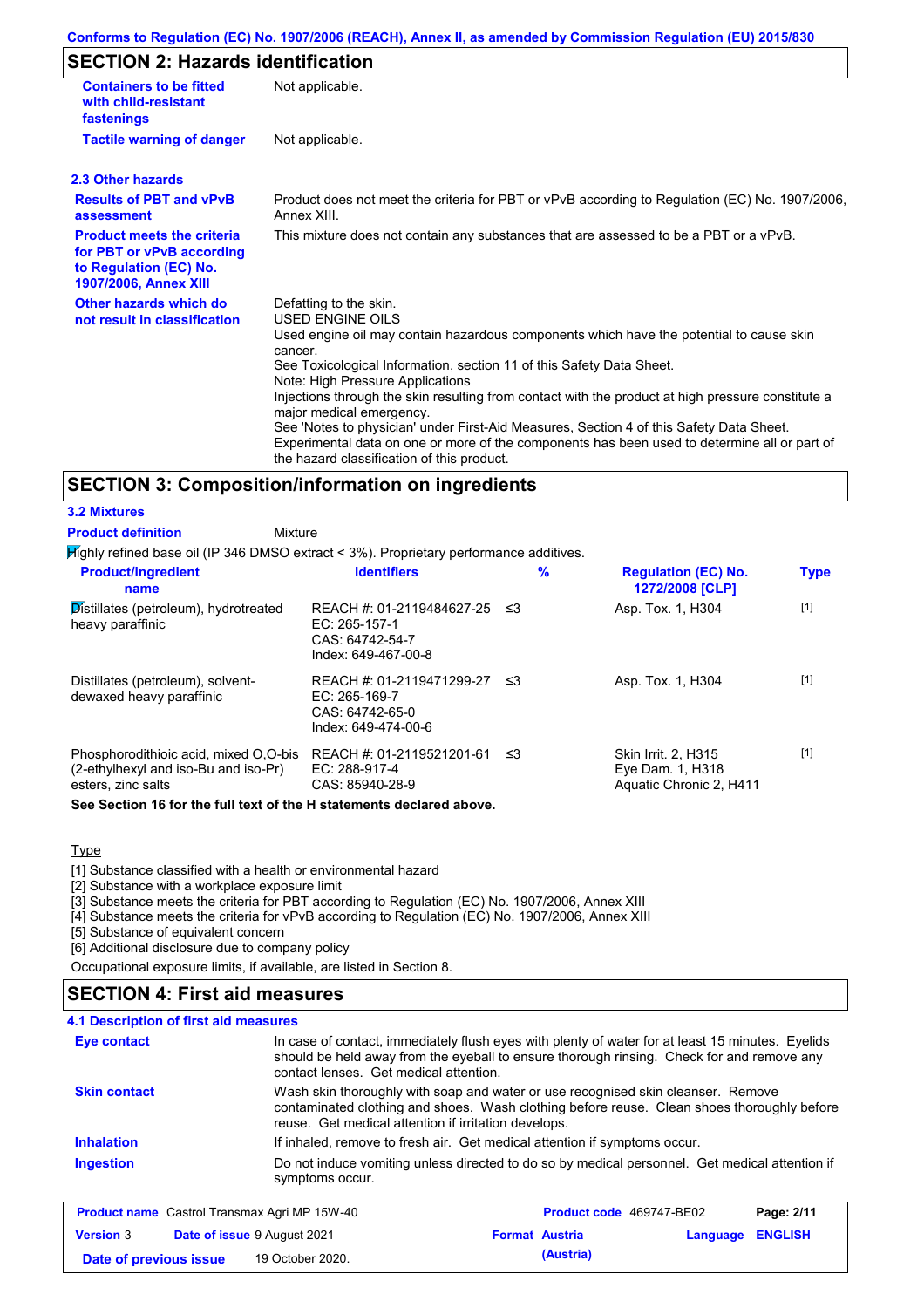|                                                           | Conforms to Regulation (EC) No. 1907/2006 (REACH), Annex II, as amended by Commission Regulation (EU) 2015/830                                                                                                                                                                                                                                                                                                                                                                                                                                                                                                                                                                                                                             |  |
|-----------------------------------------------------------|--------------------------------------------------------------------------------------------------------------------------------------------------------------------------------------------------------------------------------------------------------------------------------------------------------------------------------------------------------------------------------------------------------------------------------------------------------------------------------------------------------------------------------------------------------------------------------------------------------------------------------------------------------------------------------------------------------------------------------------------|--|
| <b>SECTION 4: First aid measures</b>                      |                                                                                                                                                                                                                                                                                                                                                                                                                                                                                                                                                                                                                                                                                                                                            |  |
| <b>Protection of first-aiders</b>                         | No action shall be taken involving any personal risk or without suitable training. It may be<br>dangerous to the person providing aid to give mouth-to-mouth resuscitation.                                                                                                                                                                                                                                                                                                                                                                                                                                                                                                                                                                |  |
|                                                           | 4.2 Most important symptoms and effects, both acute and delayed<br>See Section 11 for more detailed information on health effects and symptoms.                                                                                                                                                                                                                                                                                                                                                                                                                                                                                                                                                                                            |  |
| <b>Potential acute health effects</b>                     |                                                                                                                                                                                                                                                                                                                                                                                                                                                                                                                                                                                                                                                                                                                                            |  |
| <b>Inhalation</b>                                         | Vapour inhalation under ambient conditions is not normally a problem due to low vapour<br>pressure.                                                                                                                                                                                                                                                                                                                                                                                                                                                                                                                                                                                                                                        |  |
| <b>Ingestion</b>                                          | No known significant effects or critical hazards.                                                                                                                                                                                                                                                                                                                                                                                                                                                                                                                                                                                                                                                                                          |  |
| <b>Skin contact</b>                                       | Defatting to the skin. May cause skin dryness and irritation.                                                                                                                                                                                                                                                                                                                                                                                                                                                                                                                                                                                                                                                                              |  |
| <b>Eye contact</b>                                        | Not classified as an eye irritant. Based on data available for this or related materials.                                                                                                                                                                                                                                                                                                                                                                                                                                                                                                                                                                                                                                                  |  |
|                                                           | Delayed and immediate effects as well as chronic effects from short and long-term exposure                                                                                                                                                                                                                                                                                                                                                                                                                                                                                                                                                                                                                                                 |  |
| <b>Inhalation</b>                                         | Overexposure to the inhalation of airborne droplets or aerosols may cause irritation of the<br>respiratory tract.                                                                                                                                                                                                                                                                                                                                                                                                                                                                                                                                                                                                                          |  |
| <b>Ingestion</b>                                          | Ingestion of large quantities may cause nausea and diarrhoea.                                                                                                                                                                                                                                                                                                                                                                                                                                                                                                                                                                                                                                                                              |  |
| <b>Skin contact</b>                                       | Prolonged or repeated contact can defat the skin and lead to irritation and/or dermatitis.                                                                                                                                                                                                                                                                                                                                                                                                                                                                                                                                                                                                                                                 |  |
| <b>Eye contact</b>                                        | Potential risk of transient stinging or redness if accidental eye contact occurs.                                                                                                                                                                                                                                                                                                                                                                                                                                                                                                                                                                                                                                                          |  |
|                                                           | 4.3 Indication of any immediate medical attention and special treatment needed                                                                                                                                                                                                                                                                                                                                                                                                                                                                                                                                                                                                                                                             |  |
| <b>Notes to physician</b>                                 | Treatment should in general be symptomatic and directed to relieving any effects.<br>Note: High Pressure Applications<br>Injections through the skin resulting from contact with the product at high pressure constitute a<br>major medical emergency. Injuries may not appear serious at first but within a few hours tissue<br>becomes swollen, discoloured and extremely painful with extensive subcutaneous necrosis.<br>Surgical exploration should be undertaken without delay. Thorough and extensive debridement<br>of the wound and underlying tissue is necessary to minimise tissue loss and prevent or limit<br>permanent damage. Note that high pressure may force the product considerable distances<br>along tissue planes. |  |
| <b>SECTION 5: Firefighting measures</b>                   |                                                                                                                                                                                                                                                                                                                                                                                                                                                                                                                                                                                                                                                                                                                                            |  |
| 5.1 Extinguishing media                                   |                                                                                                                                                                                                                                                                                                                                                                                                                                                                                                                                                                                                                                                                                                                                            |  |
| <b>Suitable extinguishing</b><br>media                    | In case of fire, use foam, dry chemical or carbon dioxide extinguisher or spray.                                                                                                                                                                                                                                                                                                                                                                                                                                                                                                                                                                                                                                                           |  |
| <b>Unsuitable extinguishing</b><br>media                  | Do not use water jet. The use of a water jet may cause the fire to spread by splashing the<br>burning product.                                                                                                                                                                                                                                                                                                                                                                                                                                                                                                                                                                                                                             |  |
| 5.2 Special hazards arising from the substance or mixture |                                                                                                                                                                                                                                                                                                                                                                                                                                                                                                                                                                                                                                                                                                                                            |  |
| <b>Hazards from the</b><br>substance or mixture           | In a fire or if heated, a pressure increase will occur and the container may burst.                                                                                                                                                                                                                                                                                                                                                                                                                                                                                                                                                                                                                                                        |  |
| <b>Hazardous combustion</b><br>products                   | Combustion products may include the following:<br>carbon oxides (CO, CO <sub>2</sub> ) (carbon monoxide, carbon dioxide)                                                                                                                                                                                                                                                                                                                                                                                                                                                                                                                                                                                                                   |  |
| <b>5.3 Advice for firefighters</b>                        |                                                                                                                                                                                                                                                                                                                                                                                                                                                                                                                                                                                                                                                                                                                                            |  |
| <b>Special precautions for</b><br>fire-fighters           | No action shall be taken involving any personal risk or without suitable training. Promptly<br>isolate the scene by removing all persons from the vicinity of the incident if there is a fire.                                                                                                                                                                                                                                                                                                                                                                                                                                                                                                                                             |  |
| <b>Special protective</b><br>equipment for fire-fighters  | Fire-fighters should wear appropriate protective equipment and self-contained breathing<br>apparatus (SCBA) with a full face-piece operated in positive pressure mode. Clothing for fire-<br>fighters (including helmets, protective boots and gloves) conforming to European standard EN<br>469 will provide a basic level of protection for chemical incidents.                                                                                                                                                                                                                                                                                                                                                                          |  |
| <b>SECTION 6: Accidental release measures</b>             |                                                                                                                                                                                                                                                                                                                                                                                                                                                                                                                                                                                                                                                                                                                                            |  |
|                                                           | 6.1 Personal precautions, protective equipment and emergency procedures                                                                                                                                                                                                                                                                                                                                                                                                                                                                                                                                                                                                                                                                    |  |
| For non-emergency<br>personnel                            | No action shall be taken involving any personal risk or without suitable training. Evacuate<br>surrounding areas. Keep unnecessary and unprotected personnel from entering. Do not touch<br>or walk through spilt material. Floors may be slippery; use care to avoid falling. Put on                                                                                                                                                                                                                                                                                                                                                                                                                                                      |  |

**For emergency responders** appropriate personal protective equipment. Entry into a confined space or poorly ventilated area contaminated with vapour, mist or fume is extremely hazardous without the correct respiratory protective equipment and a safe system of work. Wear self-contained breathing apparatus. Wear a suitable chemical protective suit. Chemical resistant boots. See also the information in "For non-emergency personnel".

| <b>Product name</b> Castrol Transmax Agri MP 15W-40 |  | <b>Product code</b> 469747-BE02    |  | Page: 3/11            |                         |  |
|-----------------------------------------------------|--|------------------------------------|--|-----------------------|-------------------------|--|
| <b>Version 3</b>                                    |  | <b>Date of issue 9 August 2021</b> |  | <b>Format Austria</b> | <b>Language ENGLISH</b> |  |
| Date of previous issue                              |  | 19 October 2020.                   |  | (Austria)             |                         |  |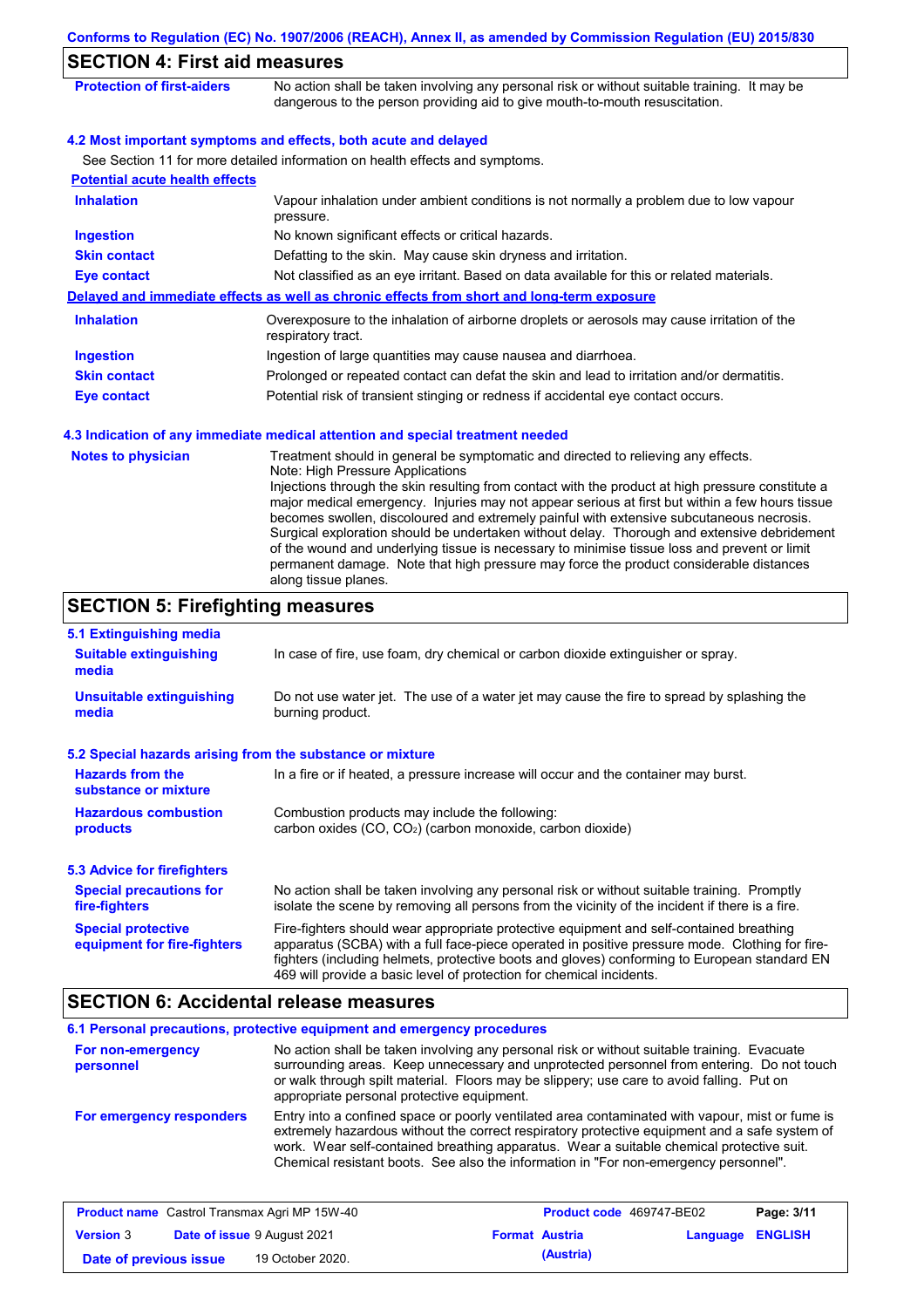## **SECTION 6: Accidental release measures**

|                                                | LV     VI   VI <i> </i> \00  00      \01     01   01   00   11   00   01   0                                                                                                                                                                                                                                                                                                                   |  |  |  |
|------------------------------------------------|------------------------------------------------------------------------------------------------------------------------------------------------------------------------------------------------------------------------------------------------------------------------------------------------------------------------------------------------------------------------------------------------|--|--|--|
| <b>6.2 Environmental</b><br><b>precautions</b> | Avoid dispersal of spilt material and runoff and contact with soil, waterways, drains and sewers.<br>Inform the relevant authorities if the product has caused environmental pollution (sewers,<br>waterways, soil or air).                                                                                                                                                                    |  |  |  |
|                                                | 6.3 Methods and material for containment and cleaning up                                                                                                                                                                                                                                                                                                                                       |  |  |  |
| <b>Small spill</b>                             | Stop leak if without risk. Move containers from spill area. Absorb with an inert material and<br>place in an appropriate waste disposal container. Dispose of via a licensed waste disposal<br>contractor.                                                                                                                                                                                     |  |  |  |
| Large spill                                    | Stop leak if without risk. Move containers from spill area. Prevent entry into sewers, water<br>courses, basements or confined areas. Contain and collect spillage with non-combustible,<br>absorbent material e.g. sand, earth, vermiculite or diatomaceous earth and place in container<br>for disposal according to local regulations. Dispose of via a licensed waste disposal contractor. |  |  |  |
| 6.4 Reference to other<br><b>sections</b>      | See Section 1 for emergency contact information.<br>See Section 5 for firefighting measures.<br>See Section 8 for information on appropriate personal protective equipment.<br>See Section 12 for environmental precautions.<br>See Section 13 for additional waste treatment information.                                                                                                     |  |  |  |

## **SECTION 7: Handling and storage**

| 7.1 Precautions for safe handling                                             |                                                                                                                                                                                                                                                                                                                                                                                                                                                                                          |
|-------------------------------------------------------------------------------|------------------------------------------------------------------------------------------------------------------------------------------------------------------------------------------------------------------------------------------------------------------------------------------------------------------------------------------------------------------------------------------------------------------------------------------------------------------------------------------|
| <b>Protective measures</b>                                                    | Put on appropriate personal protective equipment.                                                                                                                                                                                                                                                                                                                                                                                                                                        |
| <b>Advice on general</b><br>occupational hygiene                              | Eating, drinking and smoking should be prohibited in areas where this material is handled.<br>stored and processed. Wash thoroughly after handling. Remove contaminated clothing and<br>protective equipment before entering eating areas. See also Section 8 for additional<br>information on hygiene measures.                                                                                                                                                                         |
| <b>7.2 Conditions for safe</b><br>storage, including any<br>incompatibilities | Store in accordance with local requiations. Store in a dry, cool and well-ventilated area, away<br>from incompatible materials (see Section 10). Keep away from heat and direct sunlight. Keep<br>container tightly closed and sealed until ready for use. Containers that have been opened must<br>be carefully resealed and kept upright to prevent leakage. Store and use only in equipment/<br>containers designed for use with this product. Do not store in unlabelled containers. |
| <b>Not suitable</b>                                                           | Prolonged exposure to elevated temperature                                                                                                                                                                                                                                                                                                                                                                                                                                               |
| 7.3 Specific end use(s)                                                       |                                                                                                                                                                                                                                                                                                                                                                                                                                                                                          |
| <b>Recommendations</b>                                                        | See section 1.2 and Exposure scenarios in annex, if applicable.                                                                                                                                                                                                                                                                                                                                                                                                                          |

## **SECTION 8: Exposure controls/personal protection**

#### **8.1 Control parameters**

#### **Occupational exposure limits** No exposure limit value known.

Whilst specific OELs for certain components may be shown in this section, other components may be present in any mist, vapour or dust produced. Therefore, the specific OELs may not be applicable to the product as a whole and are provided for guidance only.

**Recommended monitoring procedures**

If this product contains ingredients with exposure limits, personal, workplace atmosphere or biological monitoring may be required to determine the effectiveness of the ventilation or other control measures and/or the necessity to use respiratory protective equipment. Reference should be made to monitoring standards, such as the following: European Standard EN 689 (Workplace atmospheres - Guidance for the assessment of exposure by inhalation to chemical agents for comparison with limit values and measurement strategy) European Standard EN 14042 (Workplace atmospheres - Guide for the application and use of procedures for the assessment of exposure to chemical and biological agents) European Standard EN 482 (Workplace atmospheres - General requirements for the performance of procedures for the measurement of chemical agents) Reference to national guidance documents for methods for the determination of hazardous substances will also be required.

### **Derived No Effect Level**

No DNELs/DMELs available.

#### **Predicted No Effect Concentration**

No PNECs available

#### **8.2 Exposure controls**

| <b>Product name</b> Castrol Transmax Agri MP 15W-40 |  | Product code 469747-BE02           |  | Page: 4/11            |                         |  |
|-----------------------------------------------------|--|------------------------------------|--|-----------------------|-------------------------|--|
| <b>Version 3</b>                                    |  | <b>Date of issue 9 August 2021</b> |  | <b>Format Austria</b> | <b>Language ENGLISH</b> |  |
| Date of previous issue                              |  | 19 October 2020.                   |  | (Austria)             |                         |  |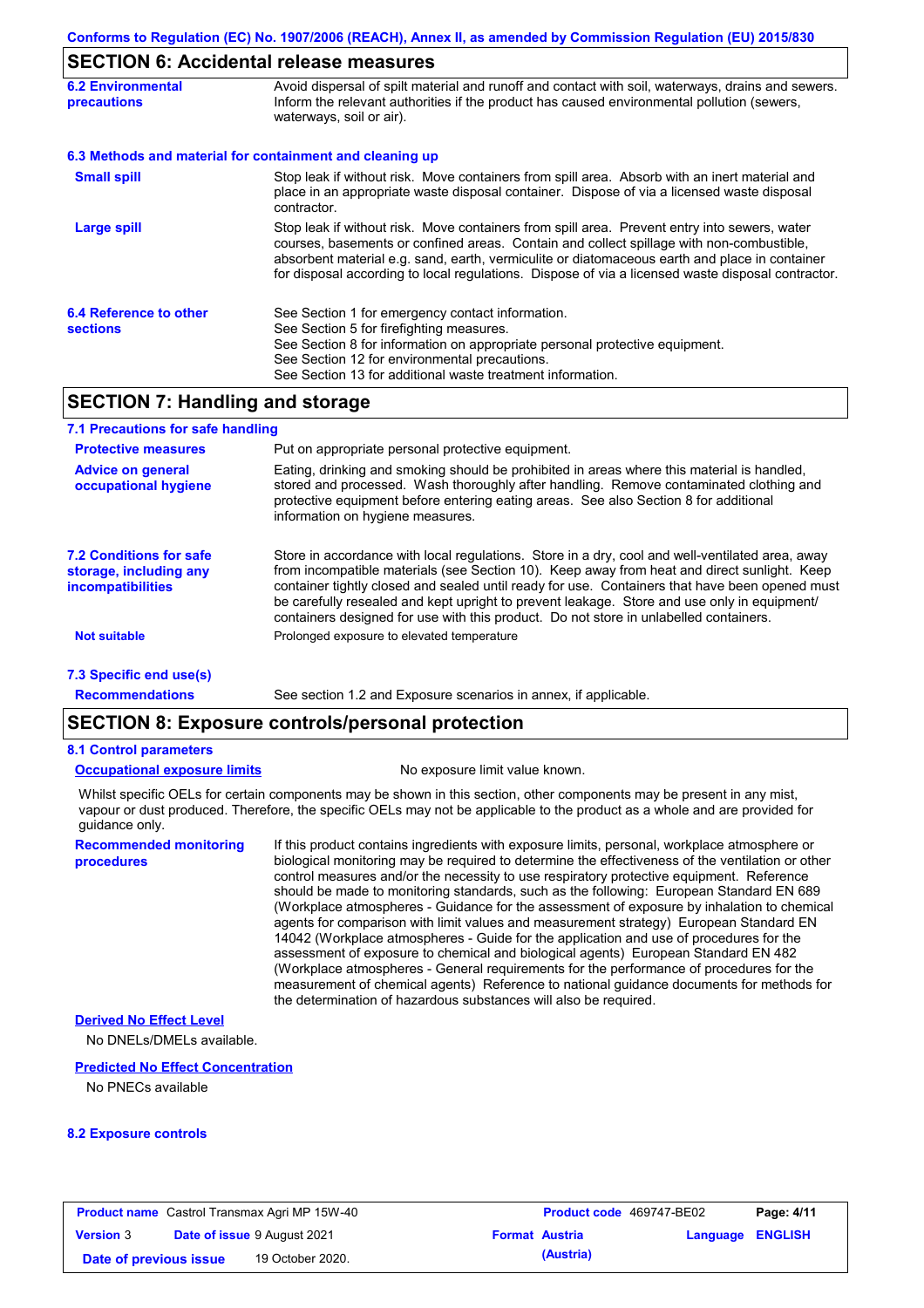# **SECTION 8: Exposure controls/personal protection**

| <b>Appropriate engineering</b><br>controls          | Provide exhaust ventilation or other engineering controls to keep the relevant airborne<br>concentrations below their respective occupational exposure limits.<br>All activities involving chemicals should be assessed for their risks to health, to ensure<br>exposures are adequately controlled. Personal protective equipment should only be considered<br>after other forms of control measures (e.g. engineering controls) have been suitably evaluated.<br>Personal protective equipment should conform to appropriate standards, be suitable for use, be<br>kept in good condition and properly maintained.<br>Your supplier of personal protective equipment should be consulted for advice on selection and<br>appropriate standards. For further information contact your national organisation for standards.<br>The final choice of protective equipment will depend upon a risk assessment. It is important to<br>ensure that all items of personal protective equipment are compatible. |
|-----------------------------------------------------|---------------------------------------------------------------------------------------------------------------------------------------------------------------------------------------------------------------------------------------------------------------------------------------------------------------------------------------------------------------------------------------------------------------------------------------------------------------------------------------------------------------------------------------------------------------------------------------------------------------------------------------------------------------------------------------------------------------------------------------------------------------------------------------------------------------------------------------------------------------------------------------------------------------------------------------------------------------------------------------------------------|
| <b>Individual protection measures</b>               |                                                                                                                                                                                                                                                                                                                                                                                                                                                                                                                                                                                                                                                                                                                                                                                                                                                                                                                                                                                                         |
| <b>Hygiene measures</b>                             | Wash hands, forearms and face thoroughly after handling chemical products, before eating,<br>smoking and using the lavatory and at the end of the working period. Ensure that eyewash<br>stations and safety showers are close to the workstation location.                                                                                                                                                                                                                                                                                                                                                                                                                                                                                                                                                                                                                                                                                                                                             |
| <b>Respiratory protection</b>                       | In case of insufficient ventilation, wear suitable respiratory equipment.<br>The correct choice of respiratory protection depends upon the chemicals being handled, the<br>conditions of work and use, and the condition of the respiratory equipment. Safety procedures<br>should be developed for each intended application. Respiratory protection equipment should<br>therefore be chosen in consultation with the supplier/manufacturer and with a full assessment<br>of the working conditions.                                                                                                                                                                                                                                                                                                                                                                                                                                                                                                   |
| <b>Eye/face protection</b>                          | Safety glasses with side shields.                                                                                                                                                                                                                                                                                                                                                                                                                                                                                                                                                                                                                                                                                                                                                                                                                                                                                                                                                                       |
| <b>Skin protection</b>                              |                                                                                                                                                                                                                                                                                                                                                                                                                                                                                                                                                                                                                                                                                                                                                                                                                                                                                                                                                                                                         |
| <b>Hand protection</b>                              | <b>General Information:</b>                                                                                                                                                                                                                                                                                                                                                                                                                                                                                                                                                                                                                                                                                                                                                                                                                                                                                                                                                                             |
|                                                     | Because specific work environments and material handling practices vary, safety procedures<br>should be developed for each intended application. The correct choice of protective gloves<br>depends upon the chemicals being handled, and the conditions of work and use. Most gloves<br>provide protection for only a limited time before they must be discarded and replaced (even the<br>best chemically resistant gloves will break down after repeated chemical exposures).                                                                                                                                                                                                                                                                                                                                                                                                                                                                                                                        |
|                                                     | Gloves should be chosen in consultation with the supplier / manufacturer and taking account of<br>a full assessment of the working conditions.                                                                                                                                                                                                                                                                                                                                                                                                                                                                                                                                                                                                                                                                                                                                                                                                                                                          |
|                                                     | Recommended: Nitrile gloves.<br><b>Breakthrough time:</b>                                                                                                                                                                                                                                                                                                                                                                                                                                                                                                                                                                                                                                                                                                                                                                                                                                                                                                                                               |
|                                                     | Breakthrough time data are generated by glove manufacturers under laboratory test conditions<br>and represent how long a glove can be expected to provide effective permeation resistance. It<br>is important when following breakthrough time recommendations that actual workplace<br>conditions are taken into account. Always consult with your glove supplier for up-to-date<br>technical information on breakthrough times for the recommended glove type.<br>Our recommendations on the selection of gloves are as follows:                                                                                                                                                                                                                                                                                                                                                                                                                                                                      |
|                                                     | Continuous contact:                                                                                                                                                                                                                                                                                                                                                                                                                                                                                                                                                                                                                                                                                                                                                                                                                                                                                                                                                                                     |
|                                                     | Gloves with a minimum breakthrough time of 240 minutes, or >480 minutes if suitable gloves<br>can be obtained.<br>If suitable gloves are not available to offer that level of protection, gloves with shorter<br>breakthrough times may be acceptable as long as appropriate glove maintenance and<br>replacement regimes are determined and adhered to.                                                                                                                                                                                                                                                                                                                                                                                                                                                                                                                                                                                                                                                |
|                                                     | Short-term / splash protection:                                                                                                                                                                                                                                                                                                                                                                                                                                                                                                                                                                                                                                                                                                                                                                                                                                                                                                                                                                         |
|                                                     | Recommended breakthrough times as above.<br>It is recognised that for short-term, transient exposures, gloves with shorter breakthrough times<br>may commonly be used. Therefore, appropriate maintenance and replacement regimes must<br>be determined and rigorously followed.                                                                                                                                                                                                                                                                                                                                                                                                                                                                                                                                                                                                                                                                                                                        |
|                                                     | <b>Glove Thickness:</b>                                                                                                                                                                                                                                                                                                                                                                                                                                                                                                                                                                                                                                                                                                                                                                                                                                                                                                                                                                                 |
|                                                     | For general applications, we recommend gloves with a thickness typically greater than 0.35 mm.                                                                                                                                                                                                                                                                                                                                                                                                                                                                                                                                                                                                                                                                                                                                                                                                                                                                                                          |
|                                                     | It should be emphasised that glove thickness is not necessarily a good predictor of glove<br>resistance to a specific chemical, as the permeation efficiency of the glove will be dependent<br>on the exact composition of the glove material. Therefore, glove selection should also be based<br>on consideration of the task requirements and knowledge of breakthrough times.<br>Glove thickness may also vary depending on the glove manufacturer, the glove type and the<br>glove model. Therefore, the manufacturers' technical data should always be taken into account<br>to ensure selection of the most appropriate glove for the task.                                                                                                                                                                                                                                                                                                                                                       |
| <b>Product name</b> Castrol Transmax Agri MP 15W-40 | Product code 469747-RE02<br>Page: 5/11                                                                                                                                                                                                                                                                                                                                                                                                                                                                                                                                                                                                                                                                                                                                                                                                                                                                                                                                                                  |

| <b>Product name</b> Castrol Transmax Agri MP 15W-40 |  | Product code 469747-BE02           |                       | Page: 5/11 |                  |  |
|-----------------------------------------------------|--|------------------------------------|-----------------------|------------|------------------|--|
| <b>Version 3</b>                                    |  | <b>Date of issue 9 August 2021</b> | <b>Format Austria</b> |            | Language ENGLISH |  |
| Date of previous issue                              |  | 19 October 2020.                   |                       | (Austria)  |                  |  |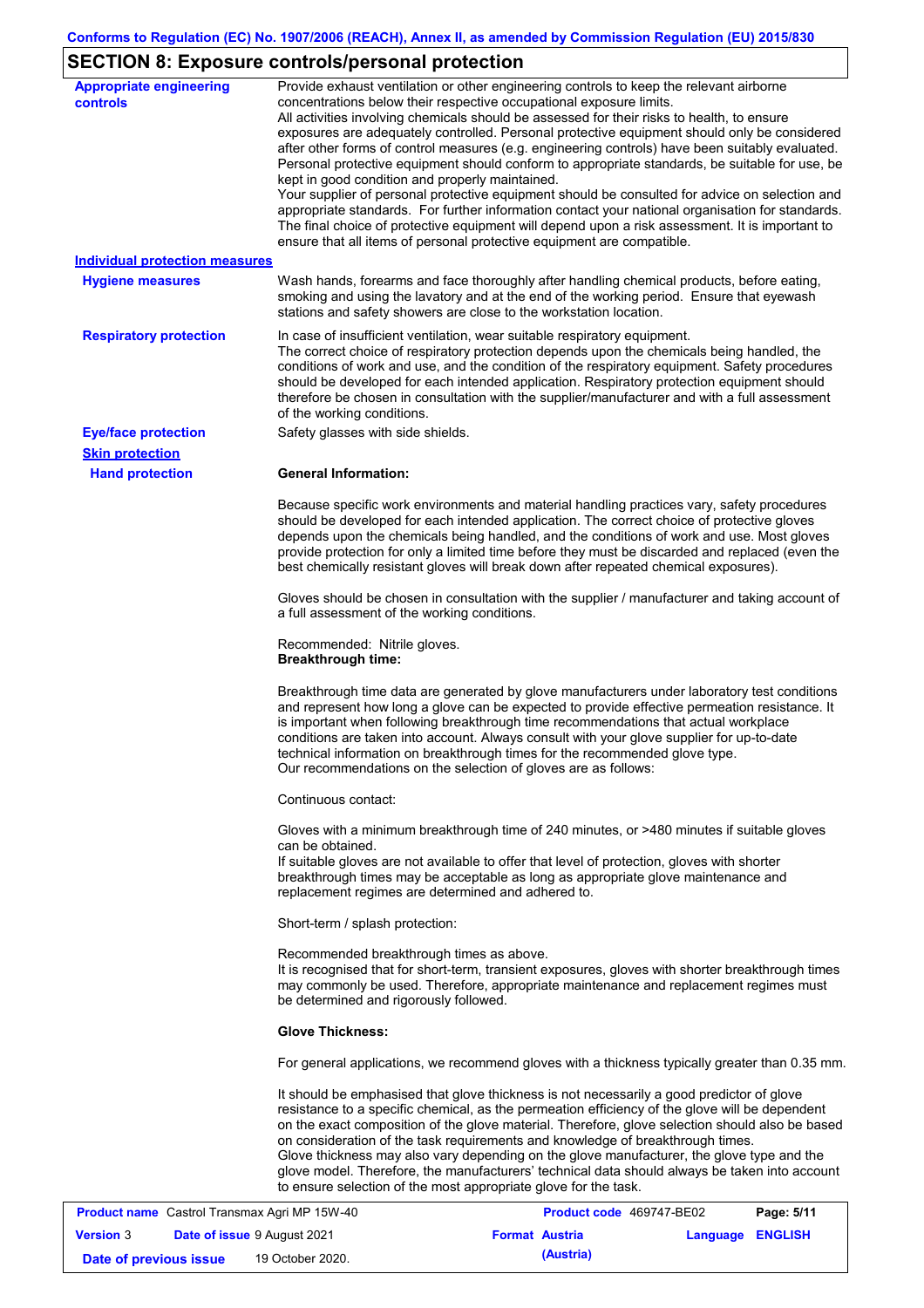# **SECTION 8: Exposure controls/personal protection**

|                                           | Note: Depending on the activity being conducted, gloves of varying thickness may be required<br>for specific tasks. For example:                                                                                                                                                                                                                                                                                                                                                                                                                                                                                                                                                      |
|-------------------------------------------|---------------------------------------------------------------------------------------------------------------------------------------------------------------------------------------------------------------------------------------------------------------------------------------------------------------------------------------------------------------------------------------------------------------------------------------------------------------------------------------------------------------------------------------------------------------------------------------------------------------------------------------------------------------------------------------|
|                                           | • Thinner gloves (down to 0.1 mm or less) may be required where a high degree of manual<br>dexterity is needed. However, these gloves are only likely to give short duration protection and<br>would normally be just for single use applications, then disposed of.                                                                                                                                                                                                                                                                                                                                                                                                                  |
|                                           | • Thicker gloves (up to 3 mm or more) may be required where there is a mechanical (as well<br>as a chemical) risk i.e. where there is abrasion or puncture potential.                                                                                                                                                                                                                                                                                                                                                                                                                                                                                                                 |
| <b>Skin and body</b>                      | Use of protective clothing is good industrial practice.<br>Personal protective equipment for the body should be selected based on the task being<br>performed and the risks involved and should be approved by a specialist before handling this<br>product.<br>Cotton or polyester/cotton overalls will only provide protection against light superficial<br>contamination that will not soak through to the skin. Overalls should be laundered on a regular<br>basis. When the risk of skin exposure is high (e.g. when cleaning up spillages or if there is a<br>risk of splashing) then chemical resistant aprons and/or impervious chemical suits and boots<br>will be required. |
| <b>Refer to standards:</b>                | Respiratory protection: EN 529<br>Gloves: EN 420, EN 374<br>Eye protection: EN 166<br>Filtering half-mask: EN 149<br>Filtering half-mask with valve: EN 405<br>Half-mask: EN 140 plus filter<br>Full-face mask: EN 136 plus filter<br>Particulate filters: EN 143<br>Gas/combined filters: EN 14387                                                                                                                                                                                                                                                                                                                                                                                   |
| <b>Environmental exposure</b><br>controls | Emissions from ventilation or work process equipment should be checked to ensure they<br>comply with the requirements of environmental protection legislation. In some cases, fume<br>scrubbers, filters or engineering modifications to the process equipment will be necessary to<br>reduce emissions to acceptable levels.                                                                                                                                                                                                                                                                                                                                                         |

## **SECTION 9: Physical and chemical properties**

| 9.1 Information on basic physical and chemical properties |                                                                                                                             |                          |          |                |
|-----------------------------------------------------------|-----------------------------------------------------------------------------------------------------------------------------|--------------------------|----------|----------------|
| <b>Appearance</b>                                         |                                                                                                                             |                          |          |                |
| <b>Physical state</b>                                     | Liquid.                                                                                                                     |                          |          |                |
| <b>Colour</b>                                             | Amber. [Dark]                                                                                                               |                          |          |                |
| <b>Odour</b>                                              | Not available.                                                                                                              |                          |          |                |
| <b>Odour threshold</b>                                    | Not available.                                                                                                              |                          |          |                |
| pH                                                        | Mot applicable.                                                                                                             |                          |          |                |
| <b>Melting point/freezing point</b>                       | Not available.                                                                                                              |                          |          |                |
| Initial boiling point and boiling<br>range                | Not available.                                                                                                              |                          |          |                |
| <b>Pour point</b>                                         | $-45 °C$                                                                                                                    |                          |          |                |
| <b>Flash point</b>                                        | Open cup: >200°C (>392°F) [Cleveland.]                                                                                      |                          |          |                |
| <b>Evaporation rate</b>                                   | Not available.                                                                                                              |                          |          |                |
| <b>Flammability (solid, gas)</b>                          | Not available.                                                                                                              |                          |          |                |
| <b>Upper/lower flammability or</b><br>explosive limits    | Not available.                                                                                                              |                          |          |                |
| <b>Vapour pressure</b>                                    | Not available.                                                                                                              |                          |          |                |
| <b>Vapour density</b>                                     | Not available.                                                                                                              |                          |          |                |
| <b>Relative density</b>                                   | Not available.                                                                                                              |                          |          |                |
| <b>Density</b>                                            | <1000 kg/m <sup>3</sup> (<1 g/cm <sup>3</sup> ) at 15 <sup>°</sup> C                                                        |                          |          |                |
| <b>Solubility(ies)</b>                                    | insoluble in water.                                                                                                         |                          |          |                |
| <b>Partition coefficient: n-octanol/</b><br>water         | Not available.                                                                                                              |                          |          |                |
| <b>Auto-ignition temperature</b>                          | Not available.                                                                                                              |                          |          |                |
| <b>Decomposition temperature</b>                          | Not available.                                                                                                              |                          |          |                |
| <b>Viscosity</b>                                          | Kinematic: $95 \text{ mm}^2/\text{s}$ (95 cSt) at 40 $^{\circ}$ C<br>Kinematic: 13.3 mm <sup>2</sup> /s (13.3 cSt) at 100°C |                          |          |                |
| <b>Product name</b> Castrol Transmax Agri MP 15W-40       |                                                                                                                             | Product code 469747-BE02 |          | Page: 6/11     |
| <b>Version 3</b><br>Date of issue 9 August 2021           |                                                                                                                             | <b>Format Austria</b>    | Language | <b>ENGLISH</b> |
| Date of previous issue                                    | 19 October 2020.                                                                                                            | (Austria)                |          |                |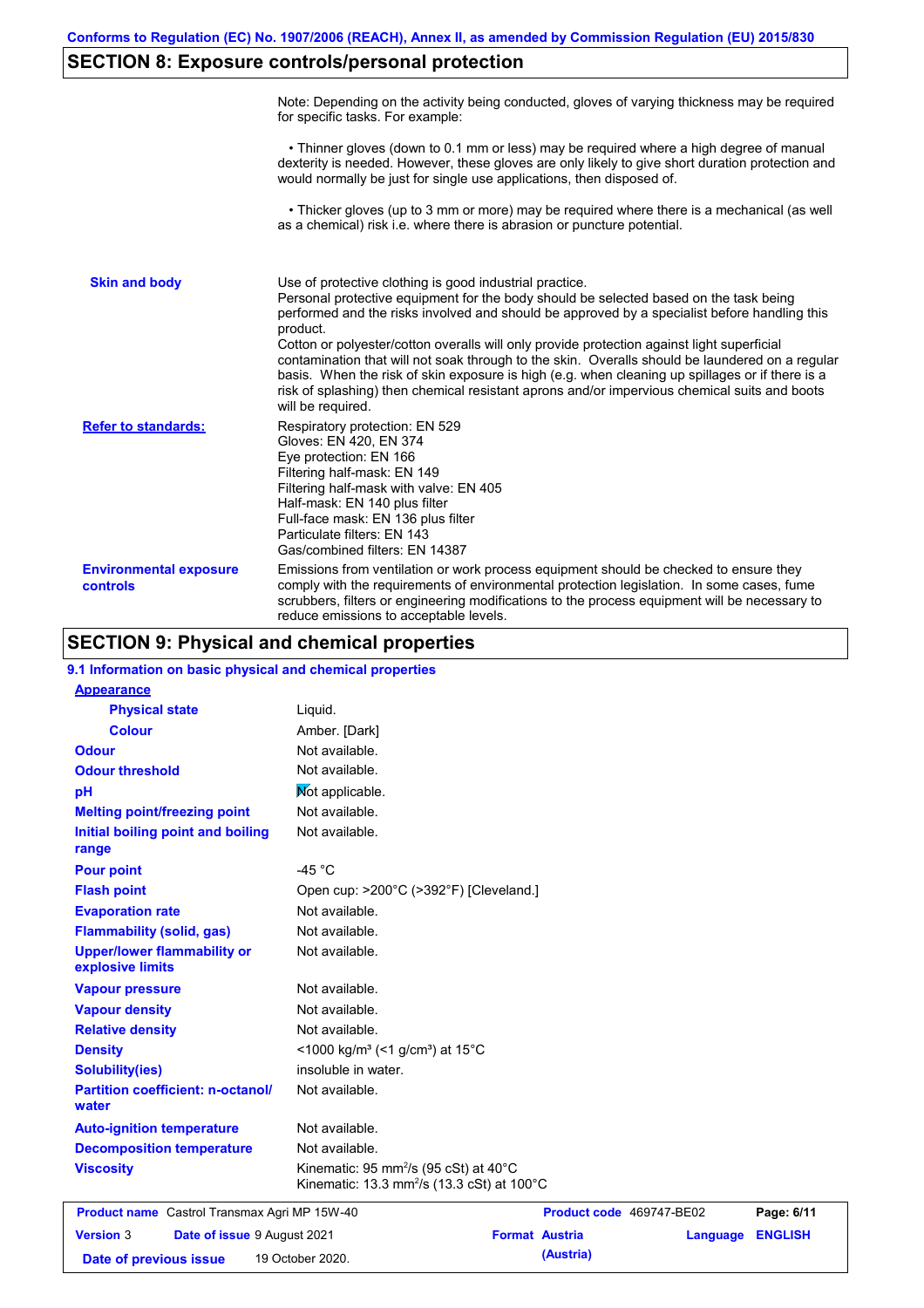# **SECTION 9: Physical and chemical properties**

| <b>Explosive properties</b> | Not available. |
|-----------------------------|----------------|
| <b>Oxidising properties</b> | Not available. |

## **9.2 Other information**

No additional information.

## **SECTION 10: Stability and reactivity**

| <b>10.1 Reactivity</b>                            | No specific test data available for this product. Refer to Conditions to avoid and Incompatible<br>materials for additional information.                                |
|---------------------------------------------------|-------------------------------------------------------------------------------------------------------------------------------------------------------------------------|
| <b>10.2 Chemical stability</b>                    | The product is stable.                                                                                                                                                  |
| <b>10.3 Possibility of</b><br>hazardous reactions | Under normal conditions of storage and use, hazardous reactions will not occur.<br>Under normal conditions of storage and use, hazardous polymerisation will not occur. |
| <b>10.4 Conditions to avoid</b>                   | Avoid all possible sources of ignition (spark or flame).                                                                                                                |
| 10.5 Incompatible materials                       | Reactive or incompatible with the following materials: oxidising materials.                                                                                             |
| <b>10.6 Hazardous</b><br>decomposition products   | Under normal conditions of storage and use, hazardous decomposition products should not be<br>produced.                                                                 |

# **SECTION 11: Toxicological information**

| 11.1 Information on toxicological effects           |                                                                                                                                                                                                                                                                                                                                                                                                          |                          |          |                |
|-----------------------------------------------------|----------------------------------------------------------------------------------------------------------------------------------------------------------------------------------------------------------------------------------------------------------------------------------------------------------------------------------------------------------------------------------------------------------|--------------------------|----------|----------------|
| <b>Acute toxicity estimates</b>                     |                                                                                                                                                                                                                                                                                                                                                                                                          |                          |          |                |
| Not available.                                      |                                                                                                                                                                                                                                                                                                                                                                                                          |                          |          |                |
| <b>Information on likely</b><br>routes of exposure  | Routes of entry anticipated: Dermal, Inhalation.                                                                                                                                                                                                                                                                                                                                                         |                          |          |                |
| <b>Potential acute health effects</b>               |                                                                                                                                                                                                                                                                                                                                                                                                          |                          |          |                |
| <b>Inhalation</b>                                   | Vapour inhalation under ambient conditions is not normally a problem due to low vapour<br>pressure.                                                                                                                                                                                                                                                                                                      |                          |          |                |
| <b>Ingestion</b>                                    | No known significant effects or critical hazards.                                                                                                                                                                                                                                                                                                                                                        |                          |          |                |
| <b>Skin contact</b>                                 | Defatting to the skin. May cause skin dryness and irritation.                                                                                                                                                                                                                                                                                                                                            |                          |          |                |
| <b>Eye contact</b>                                  | Not classified as an eye irritant. Based on data available for this or related materials.                                                                                                                                                                                                                                                                                                                |                          |          |                |
|                                                     | Symptoms related to the physical, chemical and toxicological characteristics                                                                                                                                                                                                                                                                                                                             |                          |          |                |
| <b>Inhalation</b>                                   | May be harmful by inhalation if exposure to vapour, mists or fumes resulting from thermal<br>decomposition products occurs.                                                                                                                                                                                                                                                                              |                          |          |                |
| <b>Ingestion</b>                                    | No specific data.                                                                                                                                                                                                                                                                                                                                                                                        |                          |          |                |
| <b>Skin contact</b>                                 | Adverse symptoms may include the following:<br>irritation<br>dryness<br>cracking                                                                                                                                                                                                                                                                                                                         |                          |          |                |
| <b>Eye contact</b>                                  | No specific data.                                                                                                                                                                                                                                                                                                                                                                                        |                          |          |                |
|                                                     | Delayed and immediate effects as well as chronic effects from short and long-term exposure                                                                                                                                                                                                                                                                                                               |                          |          |                |
| <b>Inhalation</b>                                   | Overexposure to the inhalation of airborne droplets or aerosols may cause irritation of the<br>respiratory tract.                                                                                                                                                                                                                                                                                        |                          |          |                |
| <b>Ingestion</b>                                    | Ingestion of large quantities may cause nausea and diarrhoea.                                                                                                                                                                                                                                                                                                                                            |                          |          |                |
| <b>Skin contact</b>                                 | Prolonged or repeated contact can defat the skin and lead to irritation and/or dermatitis.                                                                                                                                                                                                                                                                                                               |                          |          |                |
| <b>Eye contact</b>                                  | Potential risk of transient stinging or redness if accidental eye contact occurs.                                                                                                                                                                                                                                                                                                                        |                          |          |                |
| <b>Potential chronic health effects</b>             |                                                                                                                                                                                                                                                                                                                                                                                                          |                          |          |                |
| General                                             | USED ENGINE OILS<br>Combustion products resulting from the operation of internal combustion engines contaminate<br>engine oils during use. Used engine oil may contain hazardous components which have the<br>potential to cause skin cancer. Frequent or prolonged contact with all types and makes of used<br>engine oil must therefore be avoided and a high standard of personal hygiene maintained. |                          |          |                |
| <b>Carcinogenicity</b>                              | No known significant effects or critical hazards.                                                                                                                                                                                                                                                                                                                                                        |                          |          |                |
| <b>Mutagenicity</b>                                 | No known significant effects or critical hazards.                                                                                                                                                                                                                                                                                                                                                        |                          |          |                |
| <b>Developmental effects</b>                        | No known significant effects or critical hazards.                                                                                                                                                                                                                                                                                                                                                        |                          |          |                |
| <b>Fertility effects</b>                            | No known significant effects or critical hazards.                                                                                                                                                                                                                                                                                                                                                        |                          |          |                |
| <b>Product name</b> Castrol Transmax Agri MP 15W-40 |                                                                                                                                                                                                                                                                                                                                                                                                          | Product code 469747-BE02 |          | Page: 7/11     |
|                                                     |                                                                                                                                                                                                                                                                                                                                                                                                          |                          |          |                |
| <b>Version 3</b>                                    | Date of issue 9 August 2021                                                                                                                                                                                                                                                                                                                                                                              | <b>Format Austria</b>    | Language | <b>ENGLISH</b> |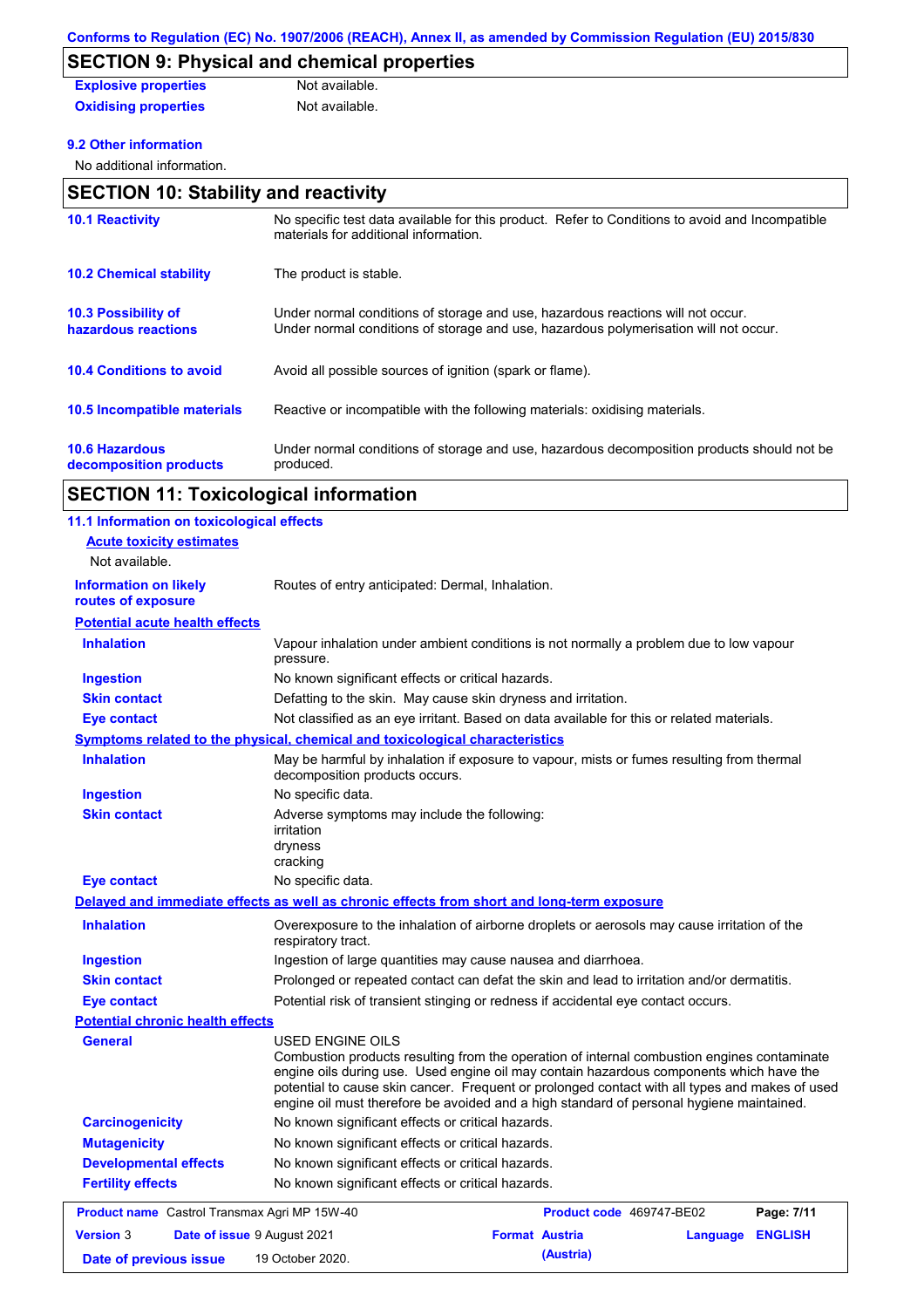## **SECTION 12: Ecological information**

### **12.1 Toxicity**

**Environmental hazards** Not classified as dangerous

### **12.2 Persistence and degradability**

Expected to be biodegradable.

#### **12.3 Bioaccumulative potential**

This product is not expected to bioaccumulate through food chains in the environment.

| <b>12.4 Mobility in soil</b>                            |                                                                      |
|---------------------------------------------------------|----------------------------------------------------------------------|
| <b>Soil/water partition</b><br><b>coefficient (Koc)</b> | Not available.                                                       |
| <b>Mobility</b>                                         | Spillages may penetrate the soil causing ground water contamination. |

#### **12.5 Results of PBT and vPvB assessment**

Product does not meet the criteria for PBT or vPvB according to Regulation (EC) No. 1907/2006, Annex XIII.

#### **12.6 Other adverse effects**

| <b>Other ecological information</b> | Spills may form a film on water surfaces causing physical damage to organisms. Oxygen<br>transfer could also be impaired. |
|-------------------------------------|---------------------------------------------------------------------------------------------------------------------------|
|                                     |                                                                                                                           |

## **SECTION 13: Disposal considerations**

### **13.1 Waste treatment methods**

## **Product**

**Methods of disposal**

Where possible, arrange for product to be recycled. Dispose of via an authorised person/ licensed waste disposal contractor in accordance with local regulations.

## **Hazardous waste** Yes.

#### **European waste catalogue (EWC)**

| <b>Waste code</b> | <b>Waste designation</b>                                         |
|-------------------|------------------------------------------------------------------|
| 13 02 05*         | Imineral-based non-chlorinated engine, gear and lubricating oils |
| 13 01 10*         | Imineral based non-chlorinated hydraulic oils                    |

However, deviation from the intended use and/or the presence of any potential contaminants may require an alternative waste disposal code to be assigned by the end user.

#### **Packaging**

**Methods of disposal Special precautions** Where possible, arrange for product to be recycled. Dispose of via an authorised person/ licensed waste disposal contractor in accordance with local regulations. This material and its container must be disposed of in a safe way. Care should be taken when handling emptied containers that have not been cleaned or rinsed out. Empty containers or liners may retain some product residues. Empty containers represent a fire hazard as they may contain flammable product residues and vapour. Never weld, solder or braze empty containers. Avoid dispersal of spilt material and runoff and contact with soil, waterways, drains and sewers. **References** Commission 2014/955/EU Directive 2008/98/EC

## **SECTION 14: Transport information**

|                                            | <b>ADR/RID</b>                                      | <b>ADN</b>                         | <b>IMDG</b>                | <b>IATA</b>    |
|--------------------------------------------|-----------------------------------------------------|------------------------------------|----------------------------|----------------|
| 14.1 UN number                             | Not regulated.                                      | Not regulated.                     | Not regulated.             | Not regulated. |
| 14.2 UN proper<br>shipping name            |                                                     | -                                  |                            |                |
| <b>14.3 Transport</b><br>hazard class(es)  |                                                     |                                    |                            |                |
| 14.4 Packing<br>group                      |                                                     | -                                  |                            |                |
|                                            |                                                     |                                    |                            |                |
|                                            | <b>Product name</b> Castrol Transmax Agri MP 15W-40 |                                    | Product code 469747-BE02   | Page: 8/11     |
| <b>Version 3</b><br>Date of previous issue | Date of issue 9 August 2021<br>19 October 2020.     | <b>Format Austria</b><br>(Austria) | <b>ENGLISH</b><br>Language |                |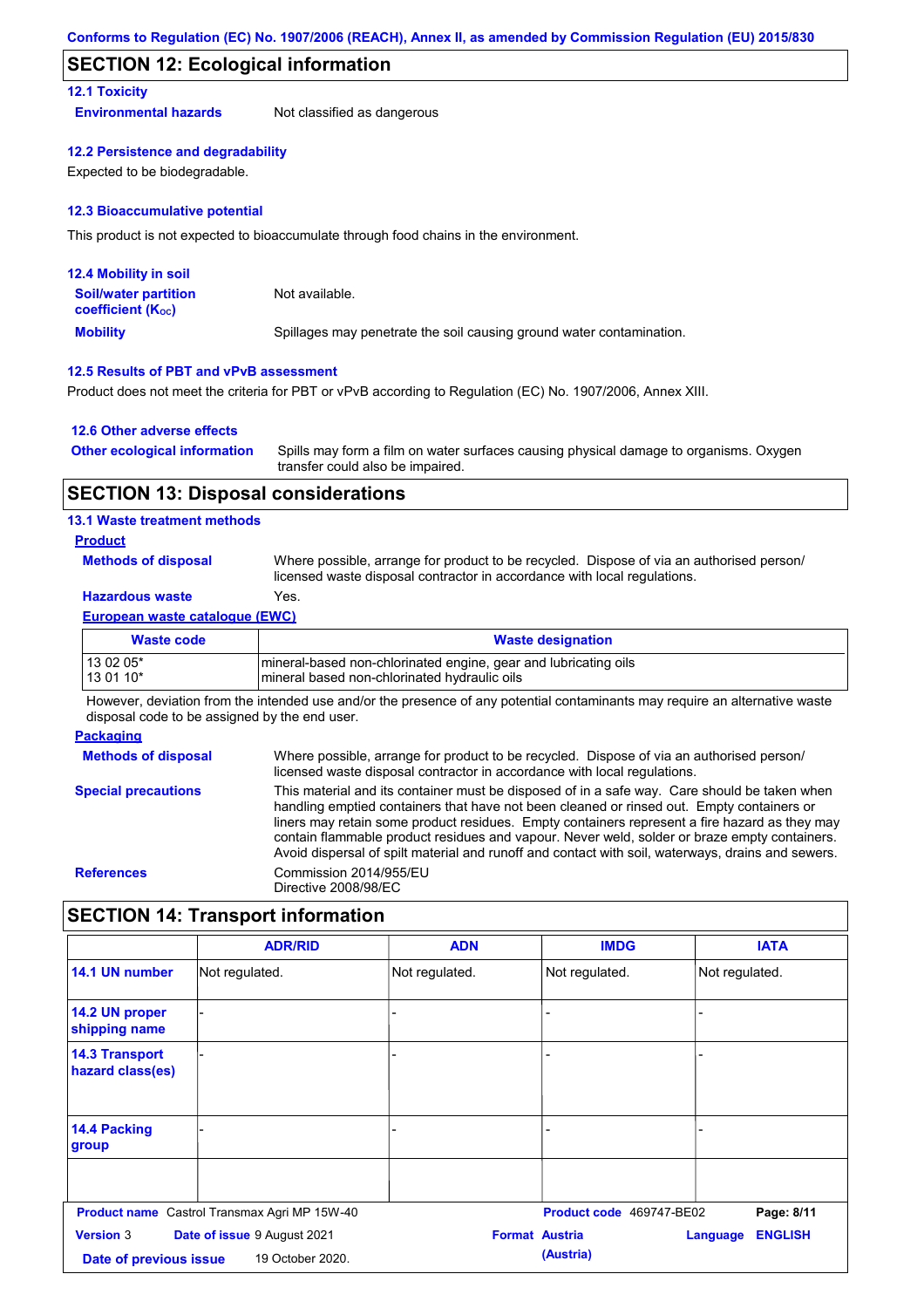## **Conforms to Regulation (EC) No. 1907/2006 (REACH), Annex II, as amended by Commission Regulation (EU) 2015/830**

## **SECTION 14: Transport information**

| 14.5                             | INo. | 'No. | IN <sub>o</sub> | No. |
|----------------------------------|------|------|-----------------|-----|
| <b>Environmental</b>             |      |      |                 |     |
| hazards                          |      |      |                 |     |
| <b>Additional</b><br>information |      |      |                 |     |

**14.6 Special precautions for user** Not available.

#### **14.7 Transport in bulk according to IMO instruments** Not available.

## **SECTION 15: Regulatory information**

**15.1 Safety, health and environmental regulations/legislation specific for the substance or mixture EU Regulation (EC) No. 1907/2006 (REACH)**

## **Annex XIV - List of substances subject to authorisation**

## **Annex XIV**

None of the components are listed.

**Substances of very high concern**

None of the components are listed.

## **EU Regulation (EC) No. 1907/2006 (REACH)**

| <b>Annex XVII - Restrictions</b><br>on the manufacture,<br>placing on the market<br>and use of certain<br>dangerous substances,<br>mixtures and articles<br><b>Other regulations</b> | Not applicable.                                                                                                                                                                           |
|--------------------------------------------------------------------------------------------------------------------------------------------------------------------------------------|-------------------------------------------------------------------------------------------------------------------------------------------------------------------------------------------|
| <b>REACH Status</b>                                                                                                                                                                  | The company, as identified in Section 1, sells this product in the EU in compliance with the<br>current requirements of REACH.                                                            |
| <b>United States inventory</b><br>(TSCA 8b)                                                                                                                                          | All components are active or exempted.                                                                                                                                                    |
| <b>Australia inventory (AICS)</b>                                                                                                                                                    | All components are listed or exempted.                                                                                                                                                    |
| <b>Canada inventory</b>                                                                                                                                                              | All components are listed or exempted.                                                                                                                                                    |
| <b>China inventory (IECSC)</b>                                                                                                                                                       | All components are listed or exempted.                                                                                                                                                    |
| <b>Japan inventory (ENCS)</b>                                                                                                                                                        | All components are listed or exempted.                                                                                                                                                    |
| <b>Korea inventory (KECI)</b>                                                                                                                                                        | All components are listed or exempted.                                                                                                                                                    |
| <b>Philippines inventory</b><br>(PICCS)                                                                                                                                              | All components are listed or exempted.                                                                                                                                                    |
| <b>Taiwan Chemical</b><br><b>Substances Inventory</b><br>(TCSI)                                                                                                                      | All components are listed or exempted.                                                                                                                                                    |
| Ozone depleting substances (1005/2009/EU)<br>Not listed.                                                                                                                             |                                                                                                                                                                                           |
| Prior Informed Consent (PIC) (649/2012/EU)<br>Not listed.                                                                                                                            |                                                                                                                                                                                           |
| <b>EU - Water framework directive - Priority substances</b><br>None of the components are listed.<br><b>Seveso Directive</b>                                                         |                                                                                                                                                                                           |
| This product is not controlled under the Seveso Directive.                                                                                                                           |                                                                                                                                                                                           |
| <b>National regulations</b>                                                                                                                                                          |                                                                                                                                                                                           |
| <b>Limitation of the use of</b><br>organic solvents                                                                                                                                  | Permitted.                                                                                                                                                                                |
| <b>15.2 Chemical safety</b><br>assessment                                                                                                                                            | A Chemical Safety Assessment has been carried out for one or more of the substances within<br>this mixture. A Chemical Safety Assessment has not been carried out for the mixture itself. |

| <b>Product name</b> Castrol Transmax Agri MP 15W-40 |  |                             | Product code 469747-BE02 |                       | Page: 9/11              |  |
|-----------------------------------------------------|--|-----------------------------|--------------------------|-----------------------|-------------------------|--|
| <b>Version 3</b>                                    |  | Date of issue 9 August 2021 |                          | <b>Format Austria</b> | <b>Language ENGLISH</b> |  |
| Date of previous issue                              |  | 19 October 2020.            |                          | (Austria)             |                         |  |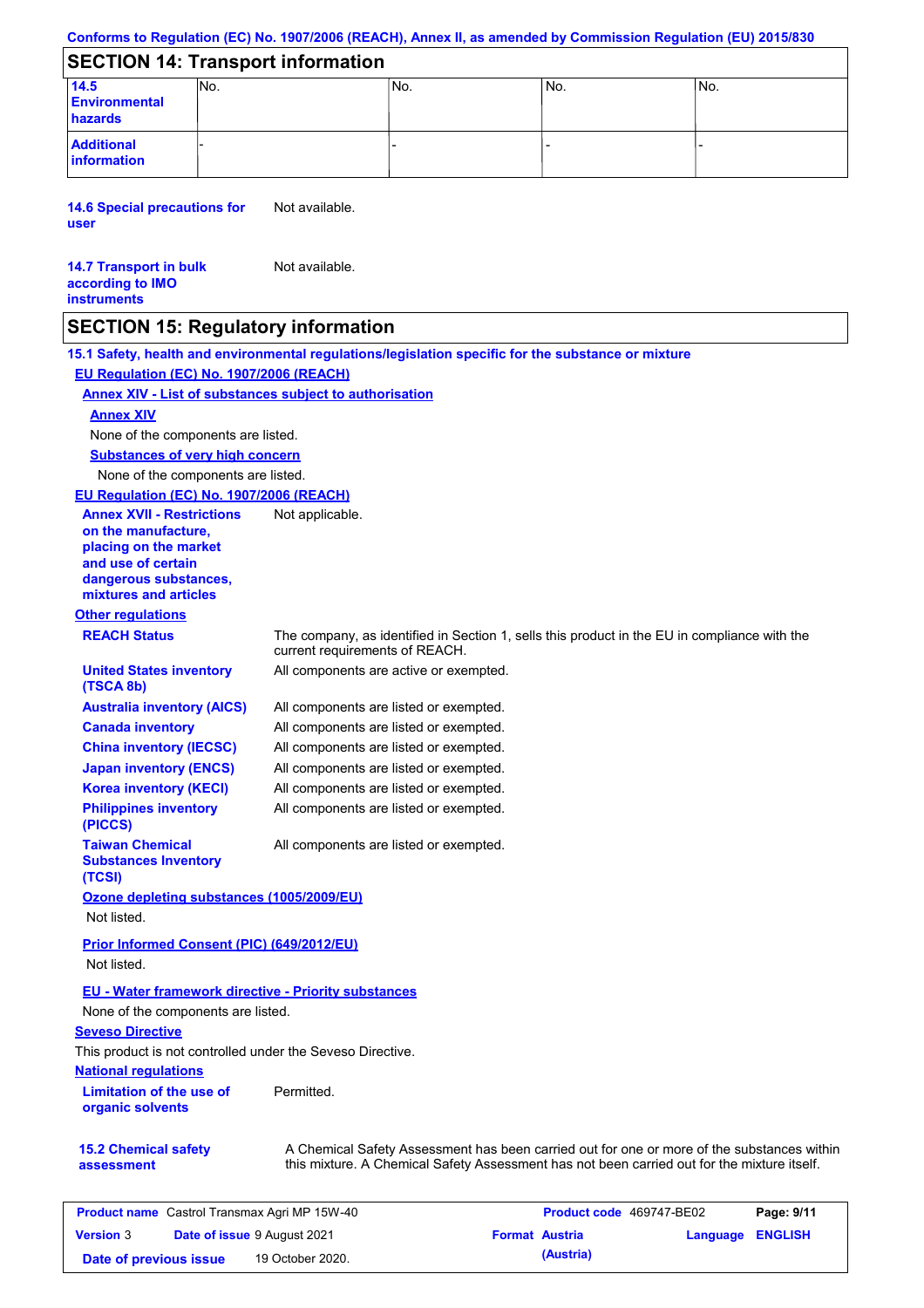# **SECTION 16: Other information**

| <b>Abbreviations and acronyms</b> | ADN = European Provisions concerning the International Carriage of Dangerous Goods by<br>Inland Waterway       |
|-----------------------------------|----------------------------------------------------------------------------------------------------------------|
|                                   | ADR = The European Agreement concerning the International Carriage of Dangerous Goods by                       |
|                                   | Road                                                                                                           |
|                                   | ATE = Acute Toxicity Estimate                                                                                  |
|                                   | BCF = Bioconcentration Factor                                                                                  |
|                                   | CAS = Chemical Abstracts Service                                                                               |
|                                   | CLP = Classification, Labelling and Packaging Regulation [Regulation (EC) No. 1272/2008]                       |
|                                   | CSA = Chemical Safety Assessment                                                                               |
|                                   | CSR = Chemical Safety Report                                                                                   |
|                                   | DMEL = Derived Minimal Effect Level                                                                            |
|                                   | DNEL = Derived No Effect Level                                                                                 |
|                                   | EINECS = European Inventory of Existing Commercial chemical Substances                                         |
|                                   | ES = Exposure Scenario                                                                                         |
|                                   | EUH statement = CLP-specific Hazard statement                                                                  |
|                                   | EWC = European Waste Catalogue                                                                                 |
|                                   | GHS = Globally Harmonized System of Classification and Labelling of Chemicals                                  |
|                                   | IATA = International Air Transport Association                                                                 |
|                                   | IBC = Intermediate Bulk Container                                                                              |
|                                   | IMDG = International Maritime Dangerous Goods<br>LogPow = logarithm of the octanol/water partition coefficient |
|                                   | MARPOL = International Convention for the Prevention of Pollution From Ships, 1973 as                          |
|                                   | modified by the Protocol of 1978. ("Marpol" = marine pollution)                                                |
|                                   | OECD = Organisation for Economic Co-operation and Development                                                  |
|                                   | PBT = Persistent, Bioaccumulative and Toxic                                                                    |
|                                   | <b>PNEC = Predicted No Effect Concentration</b>                                                                |
|                                   | REACH = Registration, Evaluation, Authorisation and Restriction of Chemicals Regulation                        |
|                                   | [Regulation (EC) No. 1907/2006]                                                                                |
|                                   | RID = The Regulations concerning the International Carriage of Dangerous Goods by Rail                         |
|                                   | RRN = REACH Registration Number                                                                                |
|                                   | SADT = Self-Accelerating Decomposition Temperature                                                             |
|                                   | SVHC = Substances of Very High Concern                                                                         |
|                                   | STOT-RE = Specific Target Organ Toxicity - Repeated Exposure                                                   |
|                                   | STOT-SE = Specific Target Organ Toxicity - Single Exposure                                                     |
|                                   | TWA = Time weighted average                                                                                    |
|                                   | $UN = United Nations$                                                                                          |
|                                   | UVCB = Complex hydrocarbon substance                                                                           |
|                                   | VOC = Volatile Organic Compound                                                                                |
|                                   | vPvB = Very Persistent and Very Bioaccumulative                                                                |
|                                   | Varies = may contain one or more of the following 64741-88-4 / RRN 01-2119488706-23,                           |
|                                   | 64741-89-5 / RRN 01-2119487067-30, 64741-95-3 / RRN 01-2119487081-40, 64741-96-4/ RRN                          |
|                                   | 01-2119483621-38, 64742-01-4 / RRN 01-2119488707-21, 64742-44-5 / RRN                                          |
|                                   | 01-2119985177-24, 64742-45-6, 64742-52-5 / RRN 01-2119467170-45, 64742-53-6 / RRN                              |
|                                   | 01-2119480375-34, 64742-54-7 / RRN 01-2119484627-25, 64742-55-8 / RRN                                          |
|                                   | 01-2119487077-29, 64742-56-9 / RRN 01-2119480132-48, 64742-57-0 / RRN                                          |
|                                   | .01-2119489287-22, 64742-58-1, 64742-62-7 / RRN 01-2119480472-38, 64742-63-8                                   |
|                                   | 64742-65-0 / RRN 01-2119471299-27, 64742-70-7 / RRN 01-2119487080-42, 72623-85-9 /                             |
|                                   | RRN 01-2119555262-43, 72623-86-0 / RRN 01-2119474878-16, 72623-87-1 / RRN                                      |
|                                   | 01-2119474889-13                                                                                               |

## **Procedure used to derive the classification according to Regulation (EC) No. 1272/2008 [CLP/GHS]**

| <b>Classification</b>                                                           |                                                                         | <b>Justification</b>                                                                                                                                                                 |
|---------------------------------------------------------------------------------|-------------------------------------------------------------------------|--------------------------------------------------------------------------------------------------------------------------------------------------------------------------------------|
| Not classified.                                                                 |                                                                         |                                                                                                                                                                                      |
| <b>Full text of abbreviated H</b><br><b>statements</b>                          | H304<br>H315<br>H318<br>H411                                            | May be fatal if swallowed and enters airways.<br>Causes skin irritation.<br>Causes serious eye damage.<br>Toxic to aguatic life with long lasting effects.                           |
| <b>Full text of classifications</b><br><b>[CLP/GHS]</b>                         | <b>A</b> quatic Chronic 2<br>Asp. Tox. 1<br>Eye Dam. 1<br>Skin Irrit. 2 | LONG-TERM (CHRONIC) AQUATIC HAZARD - Category 2<br><b>ASPIRATION HAZARD - Category 1</b><br>SERIOUS EYE DAMAGE/EYE IRRITATION - Category 1<br>SKIN CORROSION/IRRITATION - Category 2 |
| <b>History</b>                                                                  |                                                                         |                                                                                                                                                                                      |
| Date of issue/Date of<br>revision                                               | 09/08/2021.                                                             |                                                                                                                                                                                      |
| Date of previous issue                                                          | 19/10/2020.                                                             |                                                                                                                                                                                      |
| <b>Prepared by</b>                                                              | <b>Product Stewardship</b>                                              |                                                                                                                                                                                      |
| $\nabla$ Indicates information that has changed from previously issued version. |                                                                         |                                                                                                                                                                                      |
| <b>Notice to reader</b>                                                         |                                                                         |                                                                                                                                                                                      |

| <b>Product name</b> Castrol Transmax Agri MP 15W-40 |                                    | Product code 469747-BE02 |  | Page: 10/11           |                         |  |
|-----------------------------------------------------|------------------------------------|--------------------------|--|-----------------------|-------------------------|--|
| <b>Version 3</b>                                    | <b>Date of issue 9 August 2021</b> |                          |  | <b>Format Austria</b> | <b>Language ENGLISH</b> |  |
| Date of previous issue                              |                                    | 19 October 2020.         |  | (Austria)             |                         |  |